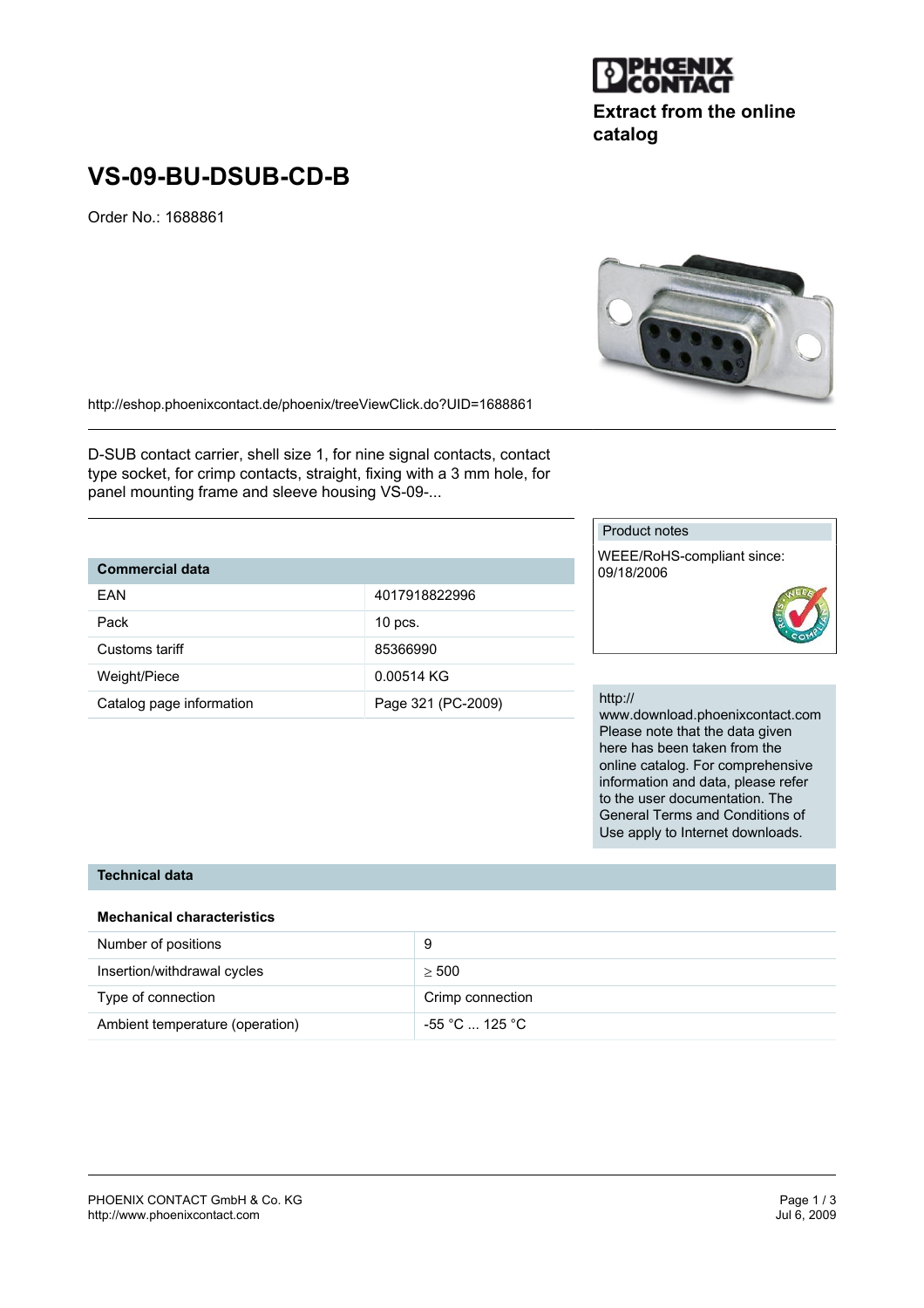#### **Material data**

| Housing material                   | Steel, yellow chromated |
|------------------------------------|-------------------------|
| Contact carrier material           | Polyester GF            |
| Inflammability class acc. to UL 94 | V0                      |

#### **Electrical characteristics**

| Rated voltage (III/3) | 125 V  |
|-----------------------|--------|
| Rated surge voltage   | $1$ kV |
| Rated current         | 5 A    |

#### **Accessories**

| Item            | Designation           | Description                                                                                                                                    |
|-----------------|-----------------------|------------------------------------------------------------------------------------------------------------------------------------------------|
| <b>Contacts</b> |                       |                                                                                                                                                |
| 1688997         | VS-BU-CD-1,0/14,4/0,2 | Crimp contact, for D-SUB contact inserts with standard contact<br>density, socket, connection cross section AWG 28  24, turned,<br>gold-plated |
| 1688984         | VS-BU-CD-1.0/14.4/0.5 | Crimp contact, for D-SUB contact inserts with standard contact<br>density, socket, connection cross section AWG 24  20, turned,<br>gold-plated |

#### **Drawings**

#### Dimensioned drawing



D-SUB contact carrier